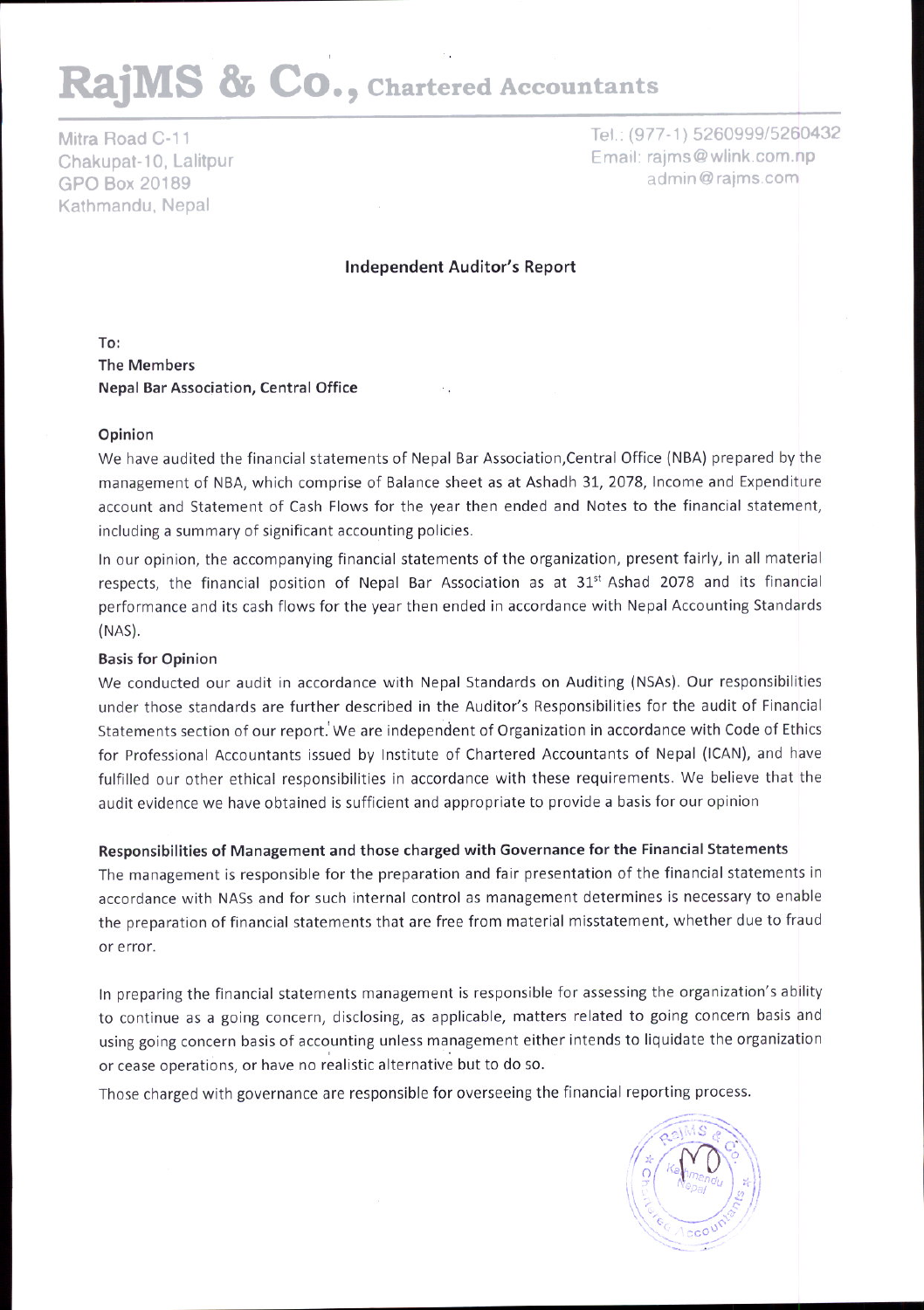## Auditor's Responsibilities for the Audit of the Financial Statements

Our objectives are to obtain reasonable assurance about whether the financial statements as a whole are free from material misstatement, whether due to fraud or error, and to issue an auditor's report that includes our opinion. Reasonable assurance is a high level of assurance, but is not a guarantee that an audit conducted in accordance with NSAs will always detect a material misstatement when it exists. Misstatements can arise from fraud or error and are considered material if, individually or in the aggregate, they could reasonably be expected to influence the economic decisions of users taken on the basis of these financial statements.

Cathmandu Nepa CA. Mahesh Godar eg Accou Partner

RajMS & Co., Chartered Accountants uDlN: 2l0929CA00347jOGds Date: September 29, 2021 Place: Lalitpur, Nepal